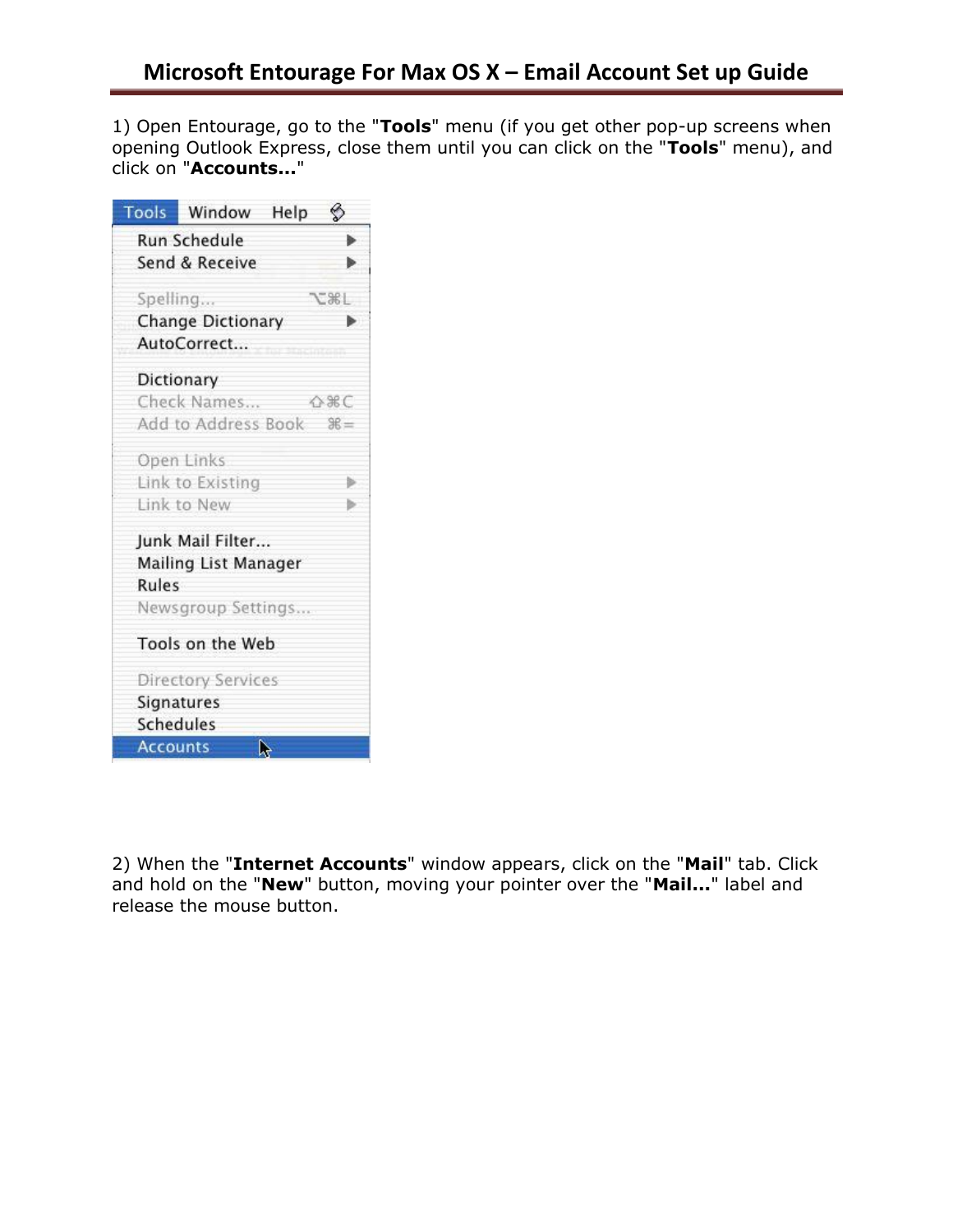# **Microsoft Entourage For Max OS X – Email Account Set up Guide**

| О              |             | Accounts                 |              |  |
|----------------|-------------|--------------------------|--------------|--|
| ※ New   ■ Edit |             | <b>Delete</b>            | Make Default |  |
| Mail           | <b>News</b> | <b>Directory Service</b> | Exchange     |  |
|                |             |                          |              |  |
|                |             |                          |              |  |
|                |             |                          |              |  |
|                |             |                          |              |  |
|                |             |                          |              |  |
|                |             |                          |              |  |
|                |             |                          |              |  |
|                |             |                          |              |  |
|                |             |                          |              |  |

3) When the "**Account Setup Assistant**" dialog starts, begin filling out **Your name**: the name you want to appear on all your emails you send to people. At the bottom left of this window, click **Configure account manually**.

|                  | <b>Account Setup Assistant</b>                                                                                               |  |
|------------------|------------------------------------------------------------------------------------------------------------------------------|--|
| <b>Your Name</b> |                                                                                                                              |  |
|                  | When you send a message, your name appears in the From box of<br>the message. Type your name as you would like it to appear. |  |
| Your name:       | <b>Test</b>                                                                                                                  |  |
|                  | For example: John Smith                                                                                                      |  |

Click the right arrow to continue.

Configure account manually

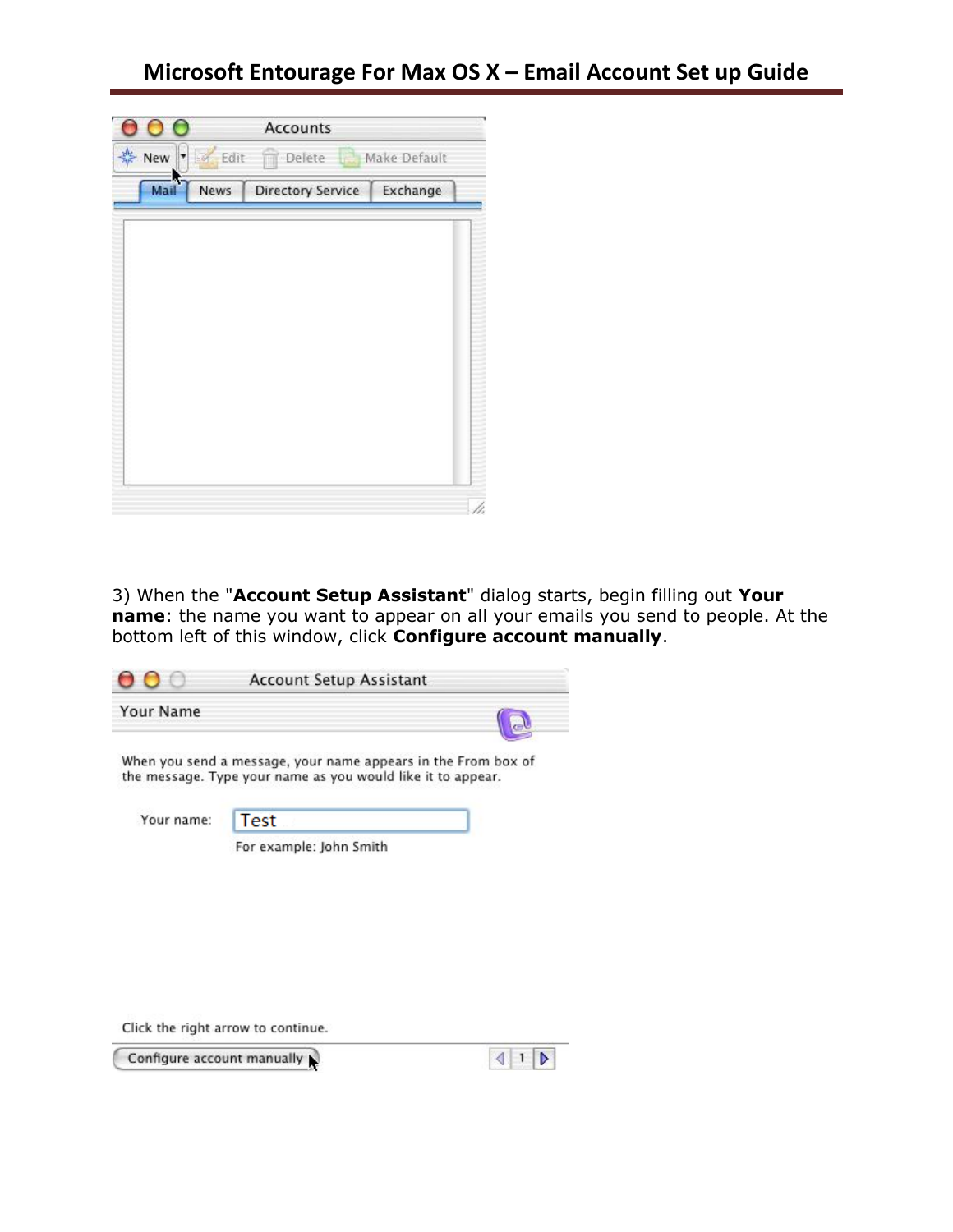4) In the **New Account** window, you can either choose **POP** or **IMAP**. Click OK.



NOTE: Once you've selected the Account Type (POP3 or IMAP), you're not allowed to change it later. Quick explanation of POP3 and IMAP as the table below:

| POP <sub>3</sub> |                                        | <b>IMAP</b> |                                            |
|------------------|----------------------------------------|-------------|--------------------------------------------|
|                  | Faster                                 |             | Slower                                     |
| $\bullet$        | Once retrieved, no backup in the       | ٠           | Backup your sent and received mail in the  |
|                  | server                                 |             | server                                     |
| $\bullet$        | Your mail will be stored in the local  | $\bullet$   | Your mail will be stored in local computer |
|                  | computer only                          |             | and server                                 |
| $\bullet$        | Your mail will not sync if access with |             | You can access your mail using any         |
|                  | different computer                     |             | computer (mail sync)                       |

5) In the **Edit Account** window, fill in the following information:

### **Account Settings**

**Account name**: Your full name **Include this account...**: (optional)

### **Personal information**

**Name**: Your full name **E-mail address**: <your e-mail address > Example: test@belxpress.com

# **Receiving mail**

Account ID: <your e-mail address> Example: test@belxpress.com **IMAP server:** <your mail server> Example: mail.belxpress.com **Password/Save password**: (optional)

## **Sending mail**

**SMTP Server:** <your mail server> Example: mail.belxpress.com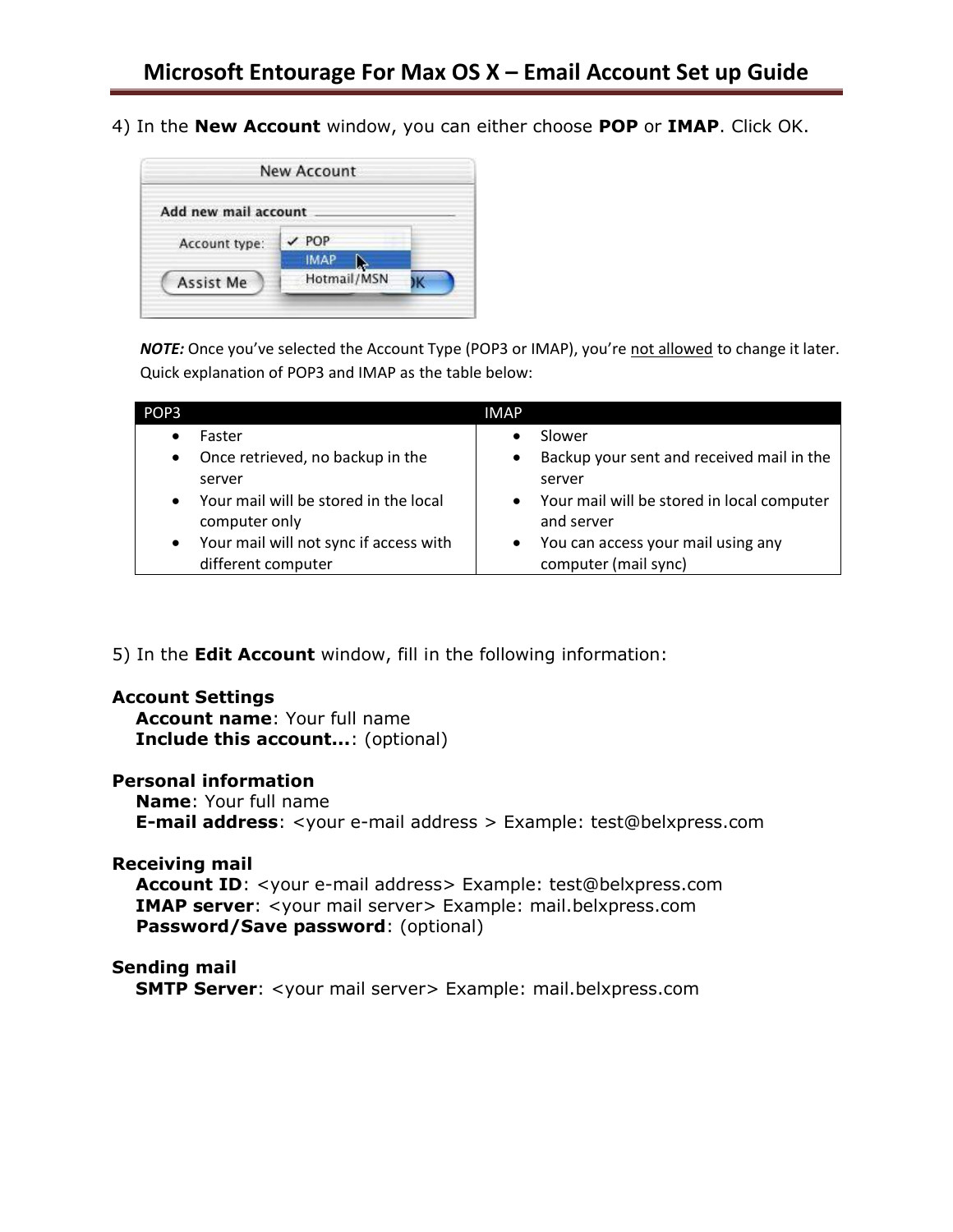| Account name:               | test account                                             |  |  |
|-----------------------------|----------------------------------------------------------|--|--|
|                             |                                                          |  |  |
|                             | Include this account in my "Send & Receive All" schedule |  |  |
| <b>Personal information</b> |                                                          |  |  |
| Name:                       | <b>Test Me</b>                                           |  |  |
| E-mail address:             | test@belxpress.com                                       |  |  |
| Receiving mail              |                                                          |  |  |
| Account ID:                 | test@belxpress.com                                       |  |  |
| IMAP server:                | mail.belxpress.com                                       |  |  |
| Password:                   | *******                                                  |  |  |
|                             | Save password in my Mac OS keychain                      |  |  |
|                             | Click here for advanced receiving options                |  |  |
| Sending mail                |                                                          |  |  |
| SMTP server:                | mail.belxpress.com                                       |  |  |
|                             | Click here for advanced sending options                  |  |  |

6) Set advanced receiving options (optional):

This step is optional, without SSL is preferred. However, if you choose to enable SSL, **This IMAP service requires a secure connection (SSL)** should be checked.

**Override default IMAP port**: check if 993 isn't set, and reset to 993 if needed.

| This IMAP service requires a secure connection (SSL) |     |  |
|------------------------------------------------------|-----|--|
| Override default IMAP port:                          | 993 |  |
| Always use secure password                           |     |  |

*NOTE*: For faster performance, without SSL is preferred. For added security, SSL or TLS can be used. If TLS has been chosen, set the **Outgoing server (SMTP)** port to **587** (not 465).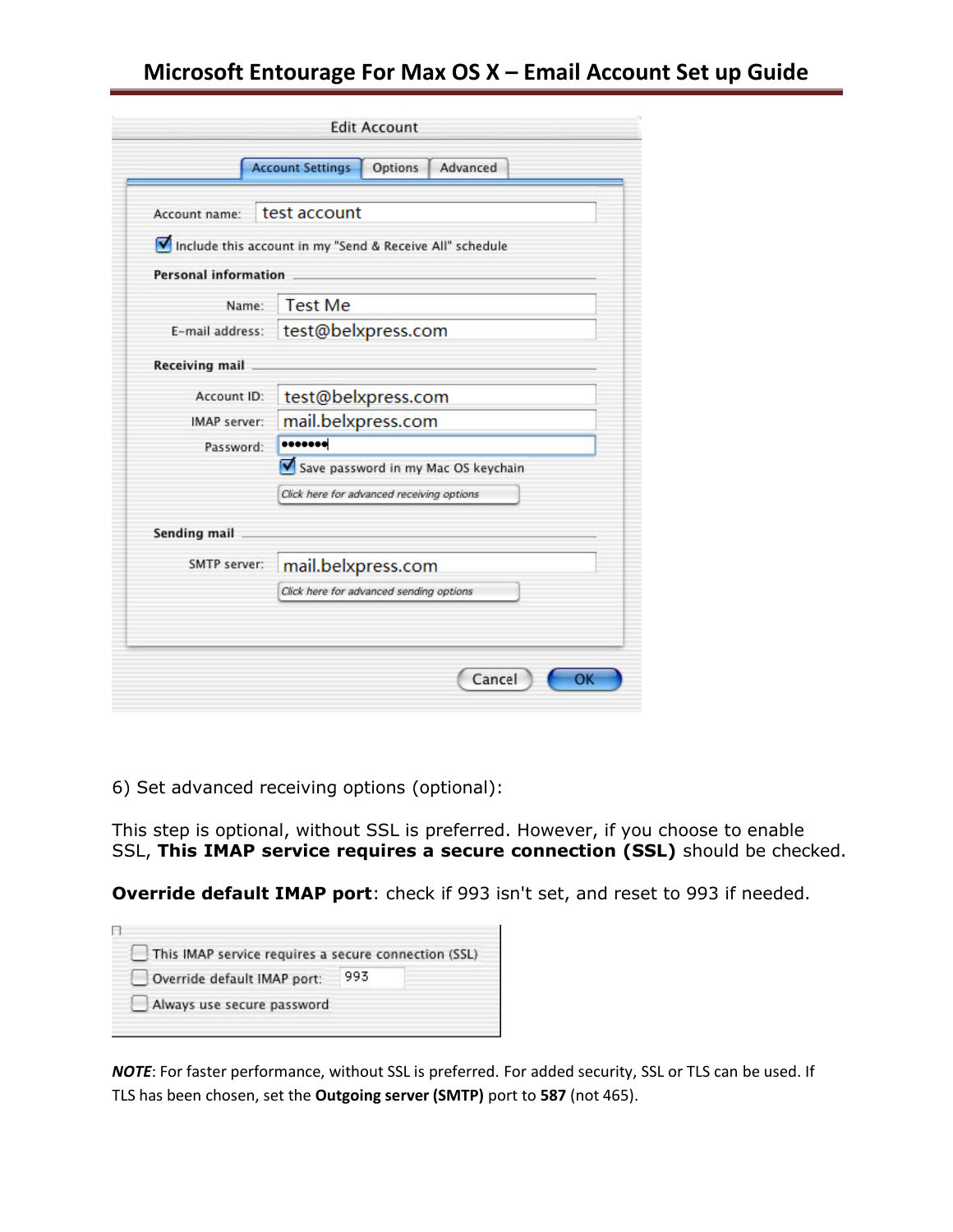7) Set advanced sending options:

If you choose to enable SSL, **SMTP service requires secure connection (SSL)** should be checked. Without SSL is recommended as the server's self-signed certification will cause warning alert from Entourage.

**Override default SMTP port** should be checked and changed to **587**. If SSL is enable, and if you have trouble sending e-mail with port 587, try port 465 instead, otherwise stick to port 587.

## **SMTP server requires authentication** MUST be checked.

**Use same settings as incoming mail server** should be set, or **Log on using** should be checked, and specify Account ID as your full e-mail address and password

|                         | SMTP server requires authentication        |
|-------------------------|--------------------------------------------|
|                         |                                            |
| $\bigcirc$ Log on using | Use same settings as receiving mail server |
|                         |                                            |
|                         |                                            |
|                         | Save password in my Mac OS keychain        |
|                         | Account ID:<br>Password:                   |